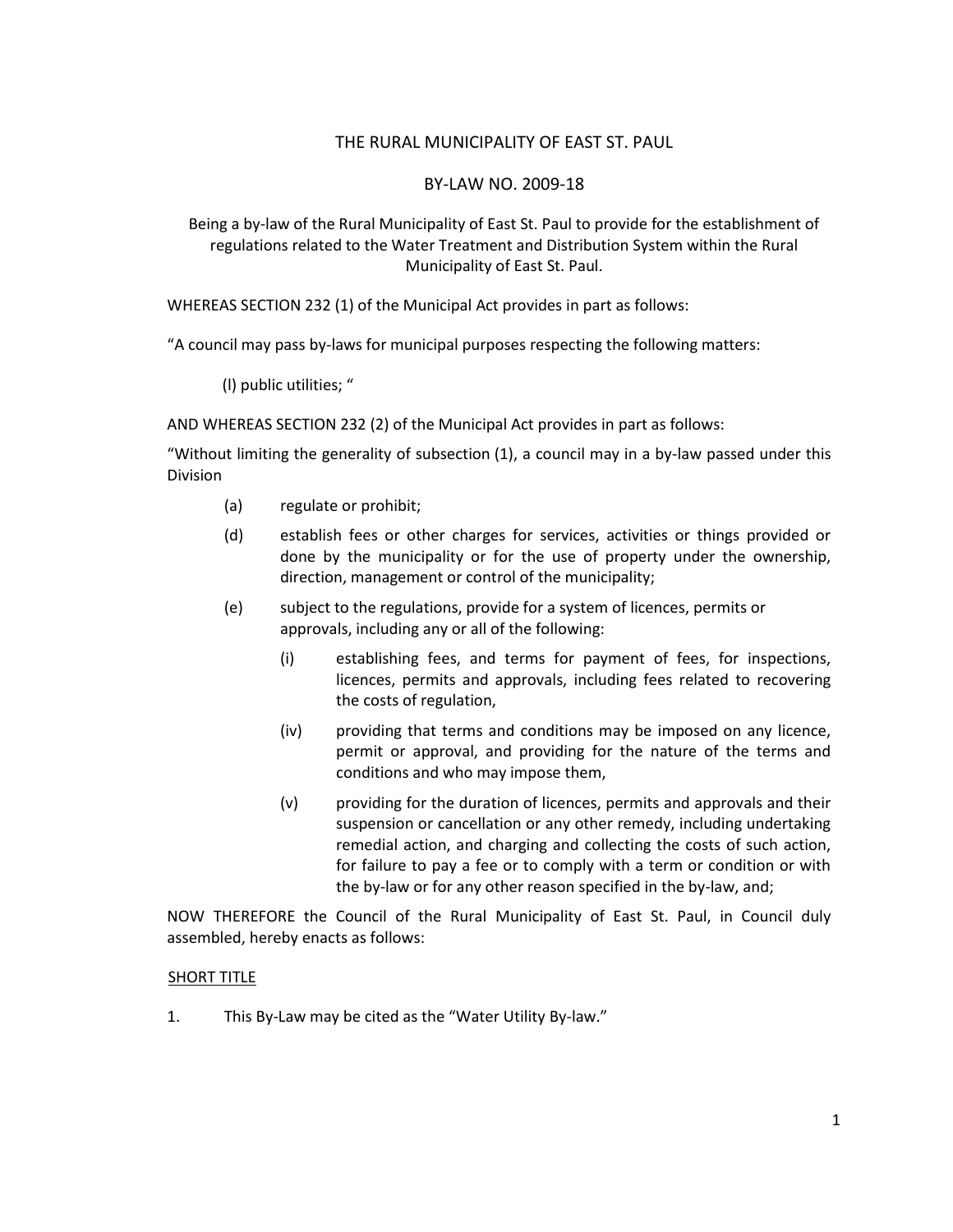#### **DEFINITIONS**

- 2. Where used herein
	- (a) **"application"** means the application for permit for services provided or supplied by, or in connection with the Public Works Utility Division as set out in Schedule "A" attached to and forming part of this By-law.
	- (b) **"approved"** means approved by the Public Works Utility Division.
	- (c) **"customary service(s)"** means any work or service provided or supplied by the Public Works Utility Division in the performance of its normal function of a publicly owned and operated water utility.
	- (d) "**customer"** means a property owner, tenant, occupant or person in charge or control of a premise, accepting or using any of the customary services provided or supplied by, or in connection with the Water Utility.
	- (e) **"fire service"** means a connection that includes a direct or indirect pipe line connecting to the Water Utility for the purpose of providing a supply of water to a sprinkler system, a standpipe, or a private fire hydrant.
	- (f) **"multiple metering"** means more than one (1) water meter installed by the Public Works Utility Division on a single water services to a premises.
	- (g) **"person"** includes a firm, partnership or corporation.
	- (h) **"premises"** means property (land or real estate) conveyed by a deed. Where the context so requires, "**premises"** means the building(s) thereon, or a unit thereof.
	- (i) **"Public Works Utility Division"** means the Water Utility owned and operated by the Rural Municipality of East St. Paul.
	- (j) **"quarter"** of **"quarterly"** as a measure of time may mean three (3) calendar months, or a period of time between two (2) water meter reading dates, and may commence on any day of any month.
	- (k) **"service"** includes not only the supply of water from the Public Works Utility Division but also any hydrant, fire service(sprinkler), stand-by or any other of the customary services provided or supplied or in connection with the Water Utility. Where the context so requires, "**service"** means a water service pipe.
	- (l) "**utility"** means any system, works, plant, pipe line, equipment, or service as further defined.
	- (m) **"water meter"** means a measuring device provided and owned by the Public Works Utility Division to measure customer consumption in cubic meters.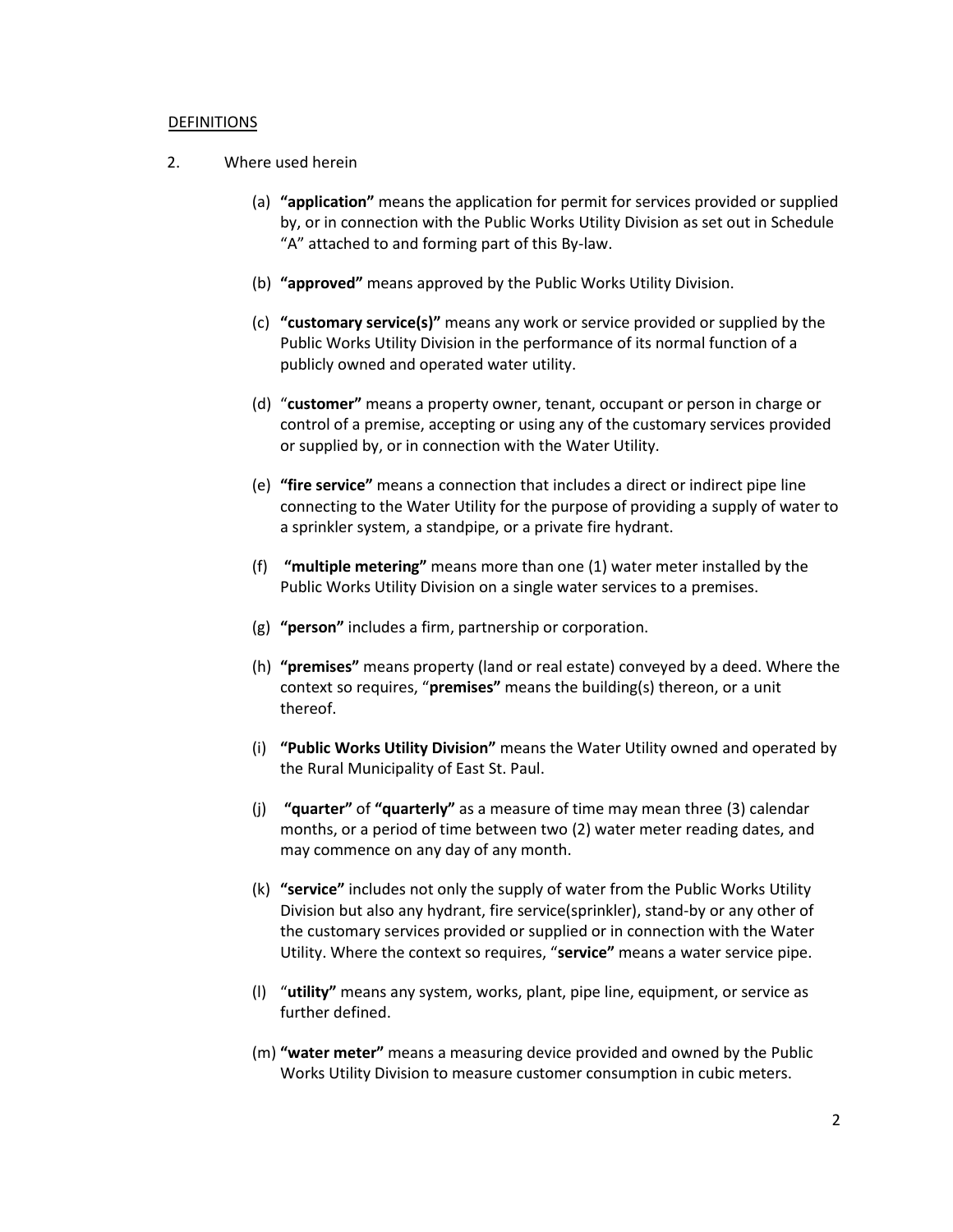(n) **"water radio frequency box"** means a devise placed on the water meter provided and owned by the Public Works Utility Division to measure customer consumption in cubic meters by radio waves.

# FEES, LICENSES, RATES AND RENTALS DEFINED

3. The Fees, licenses, rates, and rentals are shown in the RM of East St. Paul Fee Schedule.

# CLASSES OF WATER SERVICES (FOR WATER APPLICATION PURPOSES) AND RESPONSIBILITY FOR APPLICATIONS

- 4. (a) Single unit family dwellings and single unit commercial premises.
	- (b) Other than single unit family dwellings and single unit commercial premises having one (1) water service connection and individual water meters.
	- (c) Other than single unit family dwellings and single unit commercial premises having one (1) water service connection and (1) water meter.

In (a) and (b), the owner, tenant, occupant or person in charge or control of the property shall make the application for water service. In (c), the owner of the premises shall make application for the water service.

# APPLICATIONS FOR WATER SERVICE TURN ON

5. A person requiring water service from the Water Utility System shall make application to the Public Works Utility Division as set out in Schedule "A" attached to and forming part of this By-Law. A water service turn on will only be carried out upon payment of the required fees and the completion of Schedule "A" including any required signatures.

# APPLICATION FOR WATER SERVICE CONNECTION

6. Applications for a water service connection shall be made to the Public Works Utility Division on a form as set out in Schedule "A" attached to and forming part of this By-Law. Upon request, the applicant shall supply a set of drawings.

# PERMIT FEE

7. At the time of making application for a water service connection or disconnection when a service is no longer required, the applicant shall pay a permit fee for each application in the amount authorized in the RM of East St. Paul Fee Schedule.

# COST AND INSTALLATION OF SERVICES

8. The applicant shall pay the cost of installation of the water service connection from the street watermain to the house or building. The services may be installed only by a person regularly licensed by the Rural Municipality of East St. Paul to perform that type of work under the Sewer Regulations By-law. The applicant shall also pay any Capital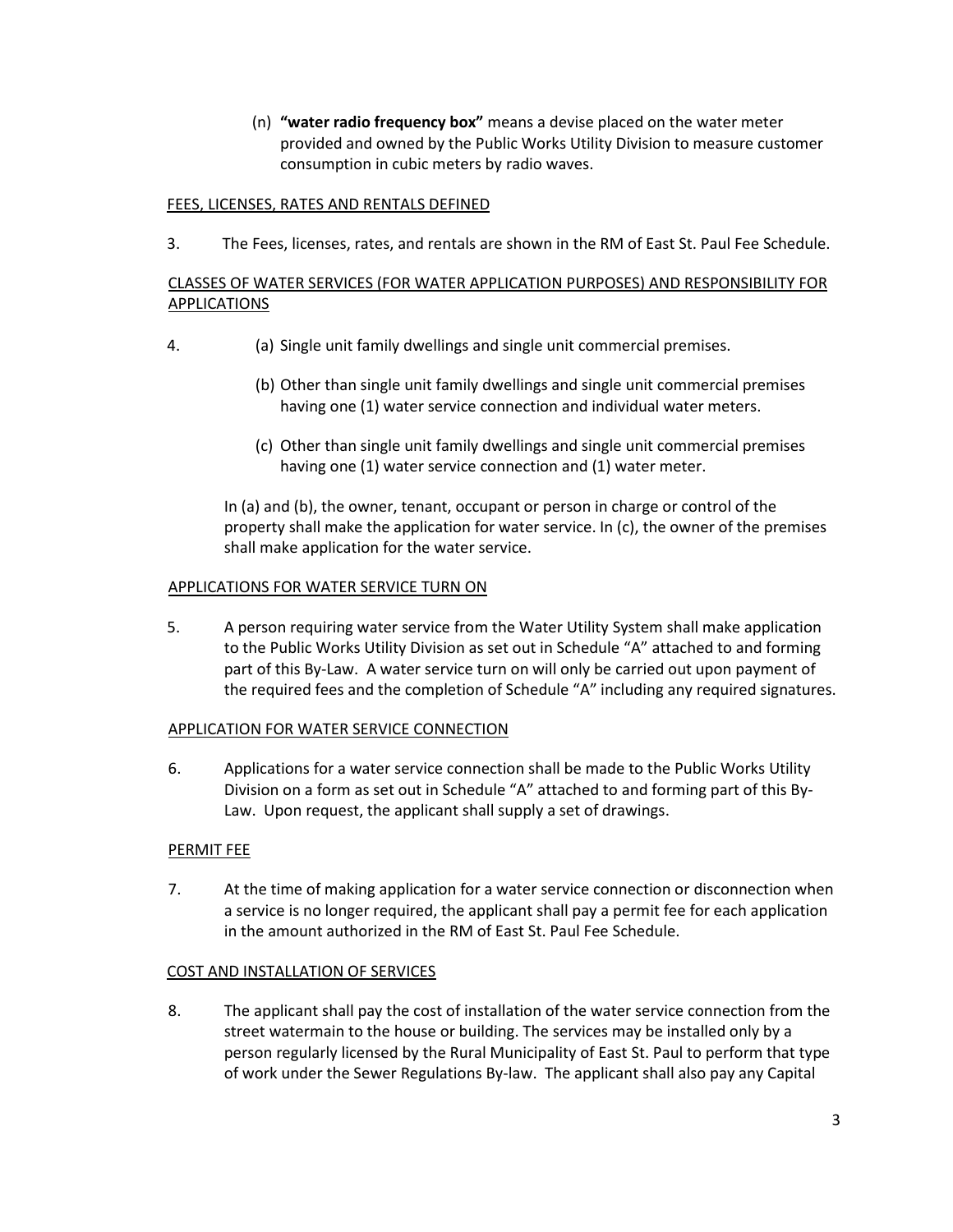Contributions and Capital Levies that may be required in accordance with the RM of East St. Paul By-laws and/or policies.

## NUMBER SERVICES TO BE INSTALLED

9. Except as provided in sections 21 and 23 herein, only one (1) service pipe adequate to serve the premises shall be installed in the street.

### INSPECTION OF WATER SERVICE INSTALLATION

10. Where a water service is installed by a licensed contractor, the Public Works Utility Division must be notified in advance of backfilling the service at the watermain and at the street line so that an inspection may be made of such installation. The Public Works Utility Division must be notified before 1100 hours for any inspection required in the afternoon of the same day and prior to 1600 hours the day previous for any inspections required in the morning. Inspections will be made only on regular working days unless special arrangements are made by the contractor who shall be liable for all extra expense arising out of such special arrangements.

### SIZE OF WATER SERVICES

11. The Public Works Utility Division shall determine the size of water service in the street and in the property necessary to adequately serve the premises and no person shall install a service smaller than the size so determined. The minimum size of service permitted for any premises is three-quarters of one inch (3/4") inside diameter. The Public Works Utility Division may consult with the Municipal Engineer to determine the size of water service that may be required to service a premises.

#### DEPTH OF SERVICE PIPE

12. A water services, either in the street or in private property, shall be placed at least seven feet six inches (7'6") below the surface of the ground, but shall not be deeper than nine feet (9') in the ground unless a greater depth is approved.

# TYPES OF SERVICE PIPES

13. For all permanent construction only approved types of pipe and appurtenances shall be used.

#### STOP COCKS AT STREET LINE

14. An approved water stop cock (or stop and drain cock or valve) and approved box shall be provided at or near the street line for control of water to the premises served. This stop cock and box shall not be operated except by employees of the Public Works Utility Division nor shall any person tamper or interfere with the same. Adaptors necessary to connect different types or sizes of pipe to the Water Utility System stop cock shall be provided by the owner. The owner when connecting to the water stop installed by others shall provide the approved box.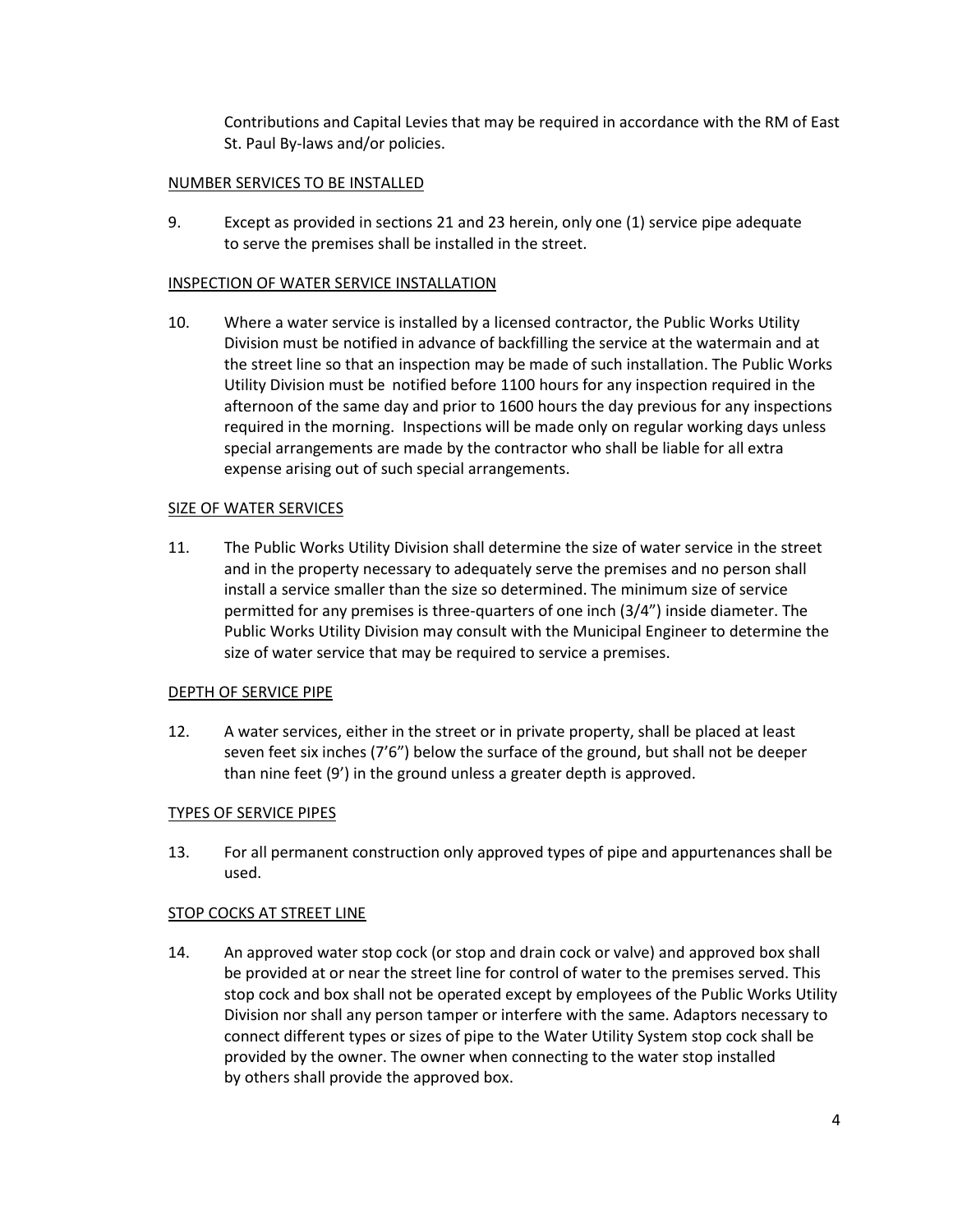# MAINTENANCE OF STREET PORTION

15. The municipality shall maintain that portion of the water service from the street watermain to the property line.

# OWNER'S STOP AND DRAIN COCK

16. A stop and drain cock connected to the service pipe shall be placed inside the wall of the building as close as practical to the point at which the service pipe enters the building. The owner shall maintain the stop and drain cock in good mechanical condition and ensure that it is operable in cases of emergency.

# INTERCONNECTION OF INTERIOR SERVICE

17. Two (2) or more services to the same building shall not be connected to each other except by special permission given by the Public Works Utility Division and in all such cases only after satisfactory valve and piping layout drawings have been received and approved by the Public Works Utility Division. Adequate check valves are required on each water service line to prevent back siphoning in case of shut down. A special interconnection between a Sprinkler and a Domestic service may be permitted by the Public Works Utility Division where it is desirable to ensure a continuous water supply and to avoid the laying of temporary hose lines due to an interruption of service. Except as provided in section 22 herein, the interconnection of any other water supply to that of the Water Utility System is prohibited (groundwater).

# BOOSTING DEVICES

18. No booster pump or other boosting device shall be connected directly to a Water Utility watermain or to a service line without the approval of the Public Works Utility Division.

# TEMPORARY WATER SUPPLY

19. After giving to any customer notification deemed adequate by the Public Works Utility Division, the Public Works Utility Division may shut off the water service of a customer in order to make repairs to the water system. In case of emergency such as a watermain break or where in the opinion of the Public Works Utility Division considerable damage may be caused, watermains or services may be shut off without notification. The Public Works Utility Division will recommend action at the customer's expense as he deems necessary to supply uninterrupted water service.

# CUSTOMERS NOT TO FURNISH WATER TO OTHERS

20. No customer, except with the written consent of the Public Works Utility Division, shall furnish water to or permit any other person to sell water from his premises.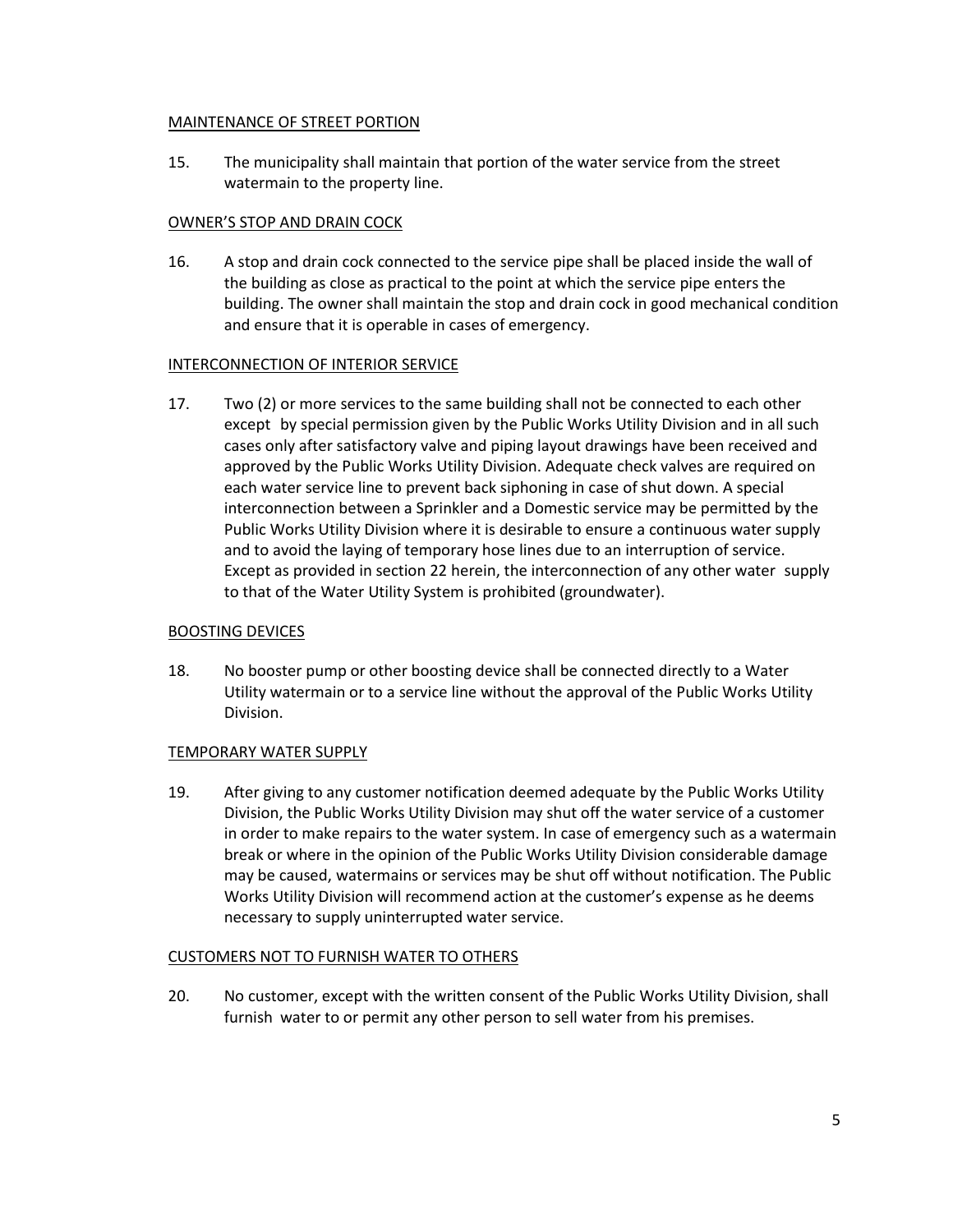# WASTE OF WATER PROHIBITED

21. Except by written permission of the Public Works Utility Division, no person shall permit water to run through any outlet to prevent freezing or to run for any other purpose longer than necessary. The Public Works Utility Division may, when deemed necessary, turn off the water or take such other lawful action as deemed proper to restrain and prevent wastage of water.

## DRAINING PIPES WHEN WATER TURNED OFF

22. The owner or occupant of any premises who requests the Public Works Utility Division to turn off the water service to such premises shall, before such turn-off is made, close the stop and drain cock, and drain all water from the system of water pipes and plumbing fixtures in the premises, and the owner shall thereafter cause the said stop and drain cock to be kept closed and the said pipes and plumbing fixtures kept free from water until the Public Works Utility Division is notified that water is again required for the premises.

### CROSS CONNECTION AND BACKFLOW PREVENTION

23. (a) No customer or person shall connect, cause to be connected, or allow to remain connected, any piping, fixture, fitting, container or appliance, in a manner which, under any circumstances, may allow water, waste water, or any harmful liquid or substance to enter the Municipal's water system.

> If a condition is found to exist which in the opinion of the Public Works Utility Division is contrary to the aforesaid, the Public Works Utility Division may either:

- (i) Shut off the service or services, or
- (ii) Give notice to the customer to correct the fault at his own expense within a specified time period. If the customer fails to comply with such notice, the Public Works Utility Division shall proceed in accordance with clause (i) of this section.
- (b) Without limiting the generality of the foregoing, the Public Works Utility Division may allow cross connection control devices to be installed on the customer's water piping at the sources of potential contamination and/or on the water service pipe.
- (c) Notwithstanding the foregoing, where, in the opinion of the Public Works Utility Division, a severe hazard exists, the customer shall install on his water service pipe a cross connection control device approved by the Public Works Utility Division in addition to the cross connection control devices installed on the customer's water piping at the source of potential contamination.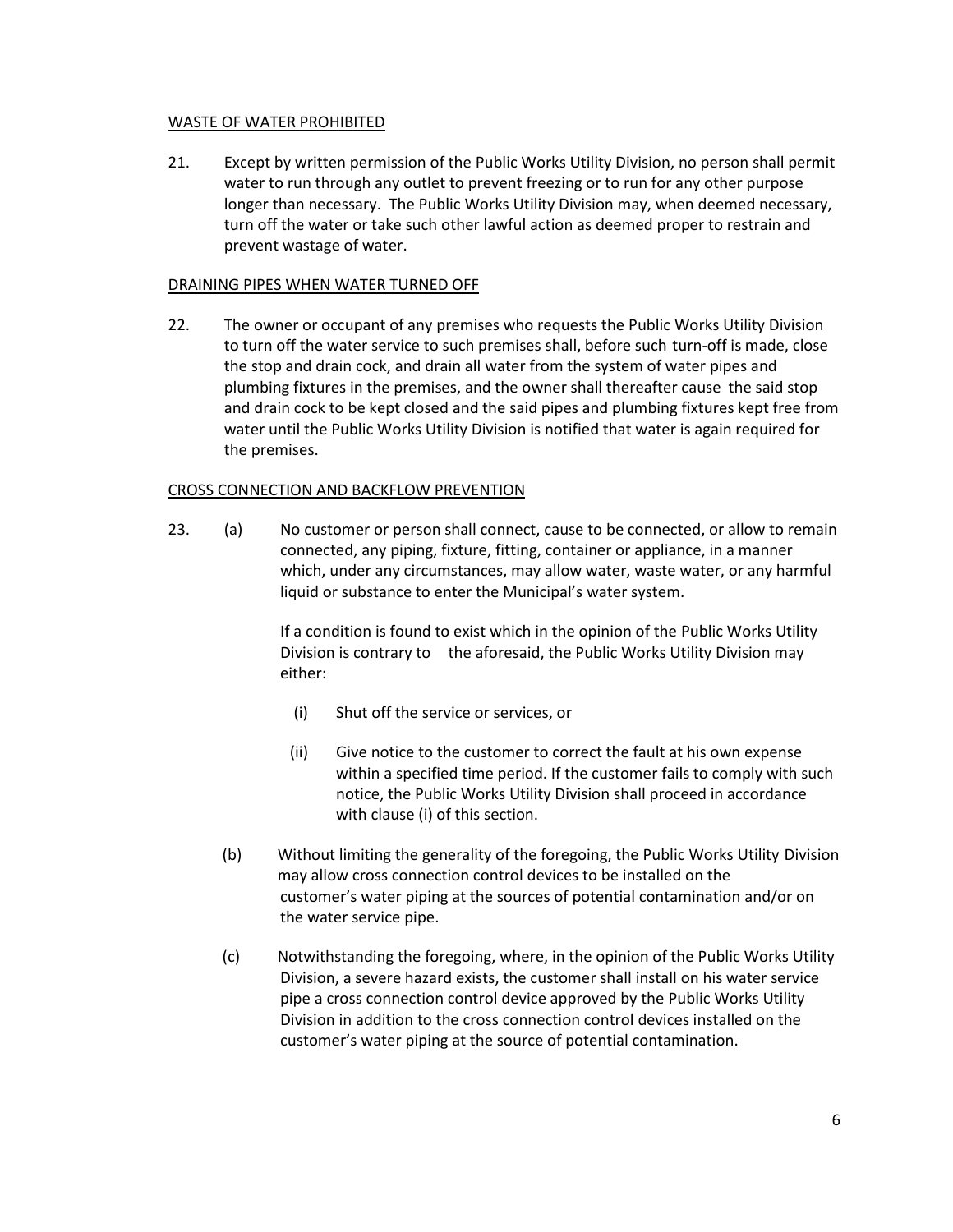- (d) Cross connection control devices shall be tested at the expense of the customer, upon installation and thereafter annually, or more often if required by the Public Works Utility Division, by personnel approved by the Public Works Utility Division, to demonstrate that the device is in good working condition.
- (e) Should a test show that a cross connection control device is not in good working condition, the customer shall make repairs or replace the device within 96 hours, or such other specified period, and if the customer fails to comply, the Public Works Utility Division shall shut off the service or services.
- (f) Should a customer fail to have a cross connection control device tested, the said device shall be deemed defective and the Public Works Utility Division shall shut off the service or services until the said device has been tested and approved as required herein.
- (g) No water service piping shall be turned on at the curb stop for occupancy use until the private plumbing system has been approved by the Municipal Building Inspector or has been inspected for cross connections by personnel approved by the Public Works Utility Division.

# PROVISION OF WATER METERS

24. The Public Works Utility Division shall determine the size of water meter and the rental charge in the amount authorized in the RM of East St. Paul Fee Schedule. The water meter shall be installed in any premises for measuring all water other than for firefighting use and shall provide and maintain such water meter. The owner shall provide a sufficient space as close as possible to the stop and drain cock in the building or premises to allow for placement of the water meter in a horizontal position. The owner or occupant must at all times have the water meter accessible so that it may be readily examined and read by employees of the Public Works Utility Division.

# NO BRANCH EXCEPT ON OUTLET SIDE OF WATER METER

25. No branch shall be taken off the service pipe other than on the outlet side of the water meter. Any person who breaks or authorizes the breaking of a seal shall notify the Public Works Utility Division within six (6) hours after such breaking and failure to do so will render such breaking liable to the penalties provided for breach of this By-law.

# MULTIPLE METERING

26. (a) Multiple metering of premises may be provided by the Public Works Utility Division under special agreement. In the case of a building containing a number of stores or other units, where separate accounting of water use is required, the Public Works Utility Division will provide an individual water meter to each unit, read it and submit a separate account provided that the owner.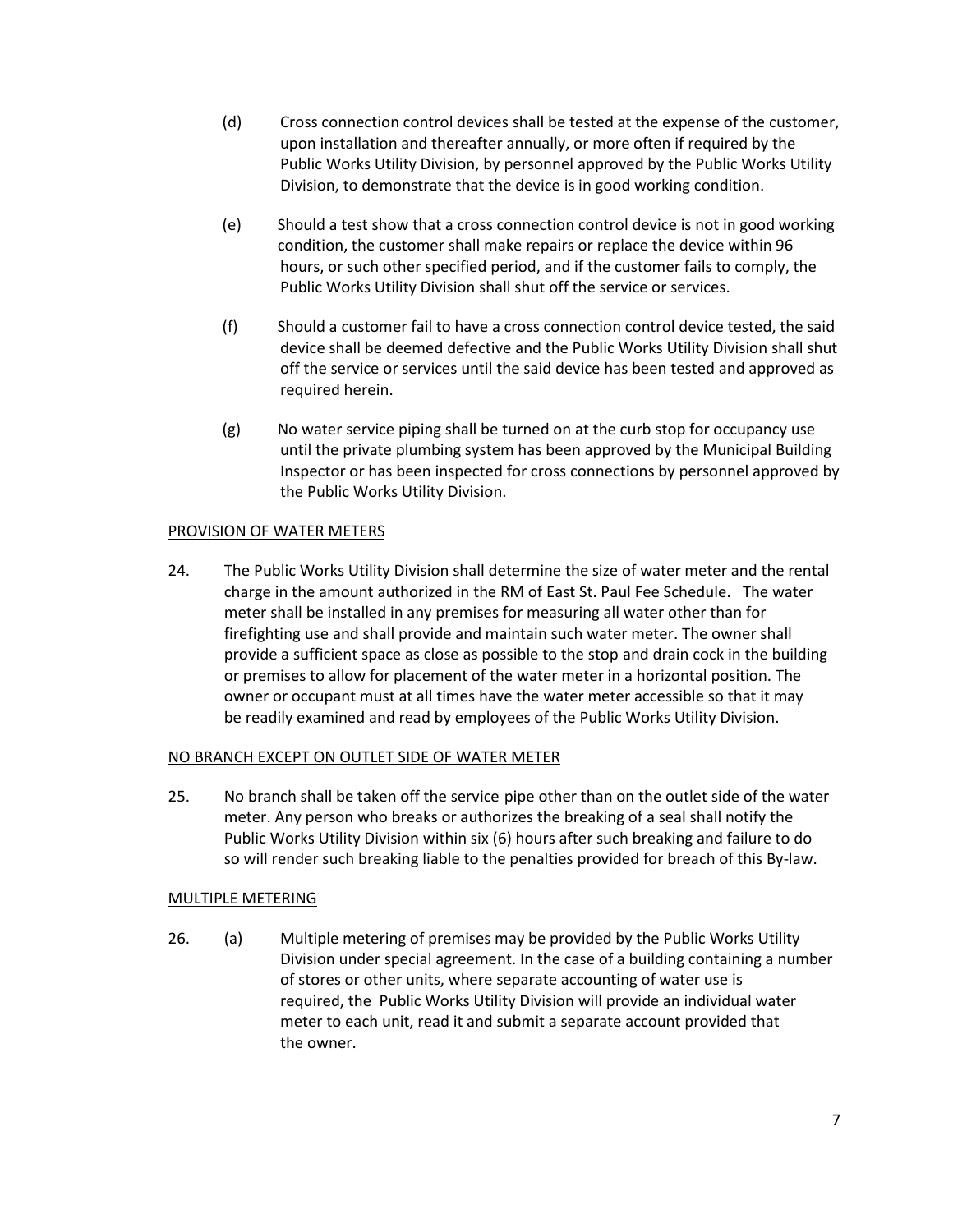- (i) Files with the Public Works Utility Division a plan of the building plumbing;
- (ii) Provides sufficient space at a single location as close as possible to the shut off valve in the building for the installation of the required bank of water meters in a horizontal position, where they are readily accessible for removal, repair or replacement;
- (iii) Provides adequate facilities for proper designation of the unit supplied by each water meter for billing purposes;
- (iv) Accepts full responsibility for any errors in consumption by individual customers resulting from plumbing connections between units, damage to water meters from freezing, loss of water meters, and the illegal use of water where a water service has been discontinued;
- (v) Accepts full responsibility for all uncollectible units water accounts; and
- (vi) Renders the water meters readily accessible to Public Works Utility Division employee's at all reasonable times.
- (b) The Public Works Utility Division shall provide, upon request, a standard drawing showing the minimum requirements for the installation of multiple water meters.

### TAMPERING WITH WATER METER FORBIDDEN

- 27. (a) Should any person alter any water meter installed upon any water service pipe or connection therewith, inside or outside any house, building or other place, so as to alter the amount of water registered thereby, unless specially authorized by the Public Works Utility Division for that particular purpose and occasion, such person is liable to the penalties imposed for breach of this By-law.
	- (b) If any water meter of the Public Works Utility Division is lost or removed from the premises, the owner shall pay for replacement of the water meter. The cost of the water meter, if not paid by the owner, may be added to the taxes against the premises and collected in the same manner as ordinary municipal taxes.

#### UTLITY TO BE NOTIFIED OF FAILURE OF WATER METER

- 28. (a) In the case of breakage, stoppage or irregularity in a water meter, the customer shall notify the Public Works Utility Division immediately upon such condition being discovered. All installation, repair and disconnection of any water meter shall be performed only by Public Works Utility Division employees authorized to do such work.
	- (b) In the event that the water meter is in operating condition, the Public Works Utility Division shall have the authority to charge an amount authorized in the RM of East St. Paul Fee Schedule.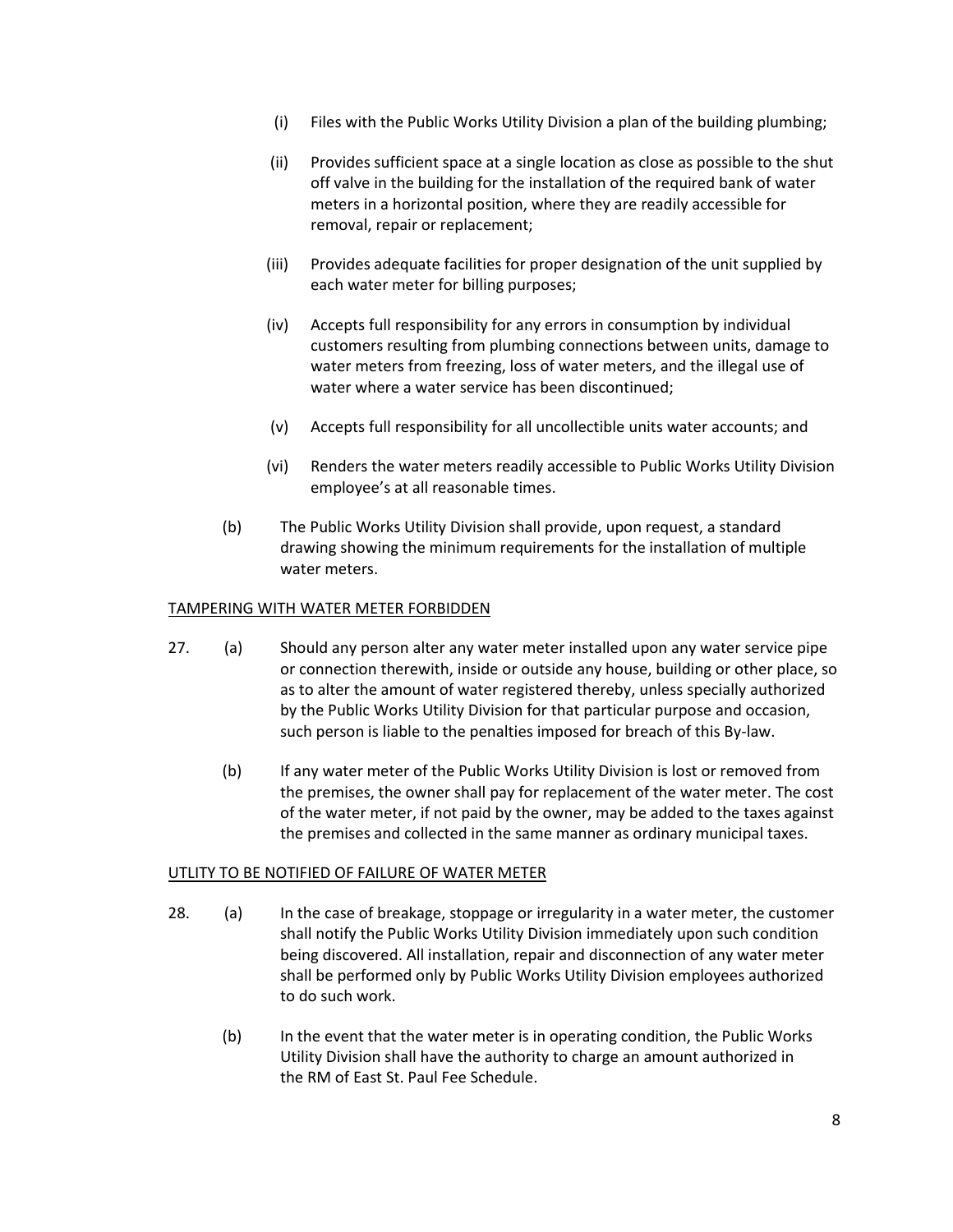# DAMAGE TO WATER METERS BY HOT WATER

- 29. (a) Where a hot water system on any property is so constructed that backflow of hot water damages any water meter, the Public Works Utility Division will, at the expense of the owner, renew or repair such water meter, and all charges for removing, renewing or repairing and replacing the water meter, if not paid by the owner, may be added to the taxes on the property and collected in the same manner as ordinary municipal taxes.
	- (b) If a check valve is or has been installed by the owner to prevent hot water from reaching a water meter, then there shall also be installed on the boiler side of such check valve, a relief valve of a pattern approved by the Public Works Utility Division.

# DAMAGE TO WATER METERS BY FROST

30. Every owner of property served by the water utility system shall maintain that place where the service pipe enters the premises and where any water meter is situated at a temperature at all times sufficient to prevent the water service and water meter or water meters of the Public Works Utility Division from being damaged by frost. Should a water meter be damaged by frost, the Public Works Utility Division will remove, repair or renew and replace the same at the expense of the owner. The cost of such work if not paid by the owner may be added to the taxes against the premises and collected in the same manner as ordinary municipal taxes.

# REPLACEMENT OF WATER METERS

- 31. (a) Each water service connection supplying a premises shall be metered, except fire service (sprinkler), and normally only one (1) water meter will be supplied for each such water service connection. In certain circumstances the Public Works Utility Division may authorize multiple metering of a water service connection supplying a premises which has been divided into units, and in such cases more than one (1) water meter will be supplied.
	- (b) Each premises with a water meter and/or encoder that is required to be repaired or replaced shall, at the time of the repair or replacement for that premises also install a water radio frequency box supplied by the Public Works Utility Division. The repair or replacement shall be done at such time as determined by the Public Works Utility Division. All costs associated with the replacement of the water meter encoder to a water radio frequency box shall be borne by the Public Works Utility Division.

# CANCELLATION OF WATER SERVICE

32. (a) The customer shall notify the Public Works Utility Division immediately when the water service is no longer required at a premises, and the Public Works Utility Division shall turn off the supply of water to the said premises as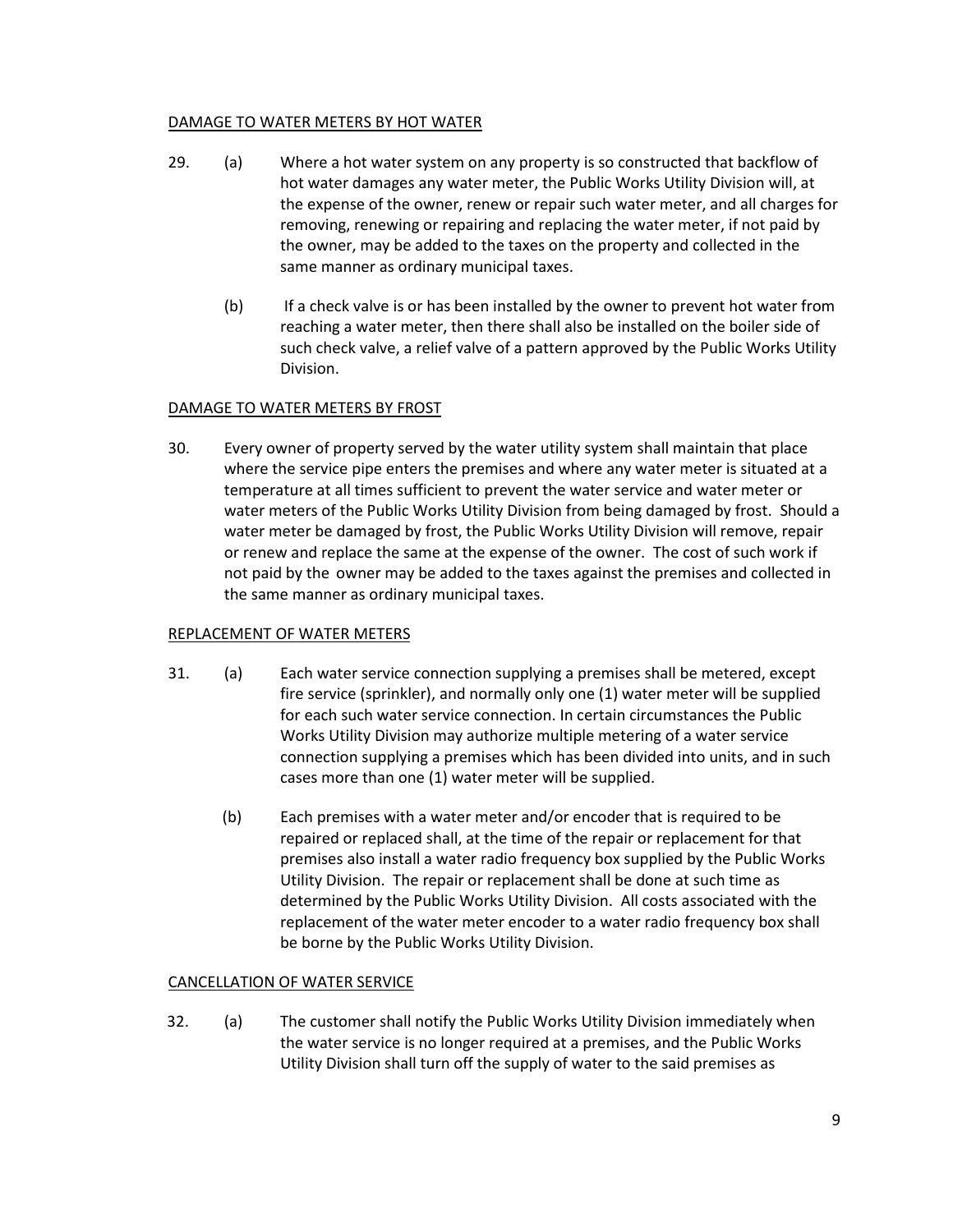provided for in this By-law unless a prior application for water service is received.

(b) When the service is no longer required, the owner shall pay the cost of disconnecting it at the watermain. If not paid by the owner, the cost may be added to the taxes against the premises and collected in the same manner as ordinary municipal taxes.

## ESTIMATING CONSUMPTIONS

33. Where a water meter is found not in use or out of proper working order or the scheduled reading is not obtained, or where no water meter is installed, the Public Works Utility Division shall estimate the consumption of water used for any quarterly period or other period based on the amount of water consumed during the time the water meter was working or from any other information or source available, and such estimate shall be basis for billing the customer for water used.

### FIRE SERVICE CONNECTIONS

34. A fire service connection shall include a direct or indirect pipe line connecting to the Water Utility System watermain for the purpose of providing a supply of water to a sprinkler system, either of the wet or dry type, a standpipe with or without attached hose, and a private fire hydrant or any other apparatus of fire protection system, for the purpose of extinguishing fires in a building or other premises. Connections for public fire protection provided by the Water Utility System are not included.

#### APPLICATION FOR FIRE SERVICE CONNECTIONS

35. Every owner making application for a fire service connection shall in each case file with the Public Works Utility Division a set of drawings of the premises to be served showing the location and size of any building or buildings; the number, size and location of fire hose outlets, if any; the location and size of private hydrants, if any; the number, type and location of sprinkler heads, if any and the location of all valves, pipes, tanks and other appurtenances, wherever the same are situated upon the premises.

# SIZE OF CONNECTIONS

36. The required size of each fire service connection shall be determined by the Public Works Utility Division, in consultation with the Municipal Engineer, and shall depend on the size of the street main; the available pressure on the main and the nature and capacity of the fire protection equipment in the premises to be served, provided, however, that the diameter of the fire service connection shall not be larger than the diameter of the watermain in the street to which it is connected.

#### OWNER TO PAY COST OF INSTALLATION

37. The installation of the street portion of a fire service connection shall be paid by the owner of the premises to be served by the connection.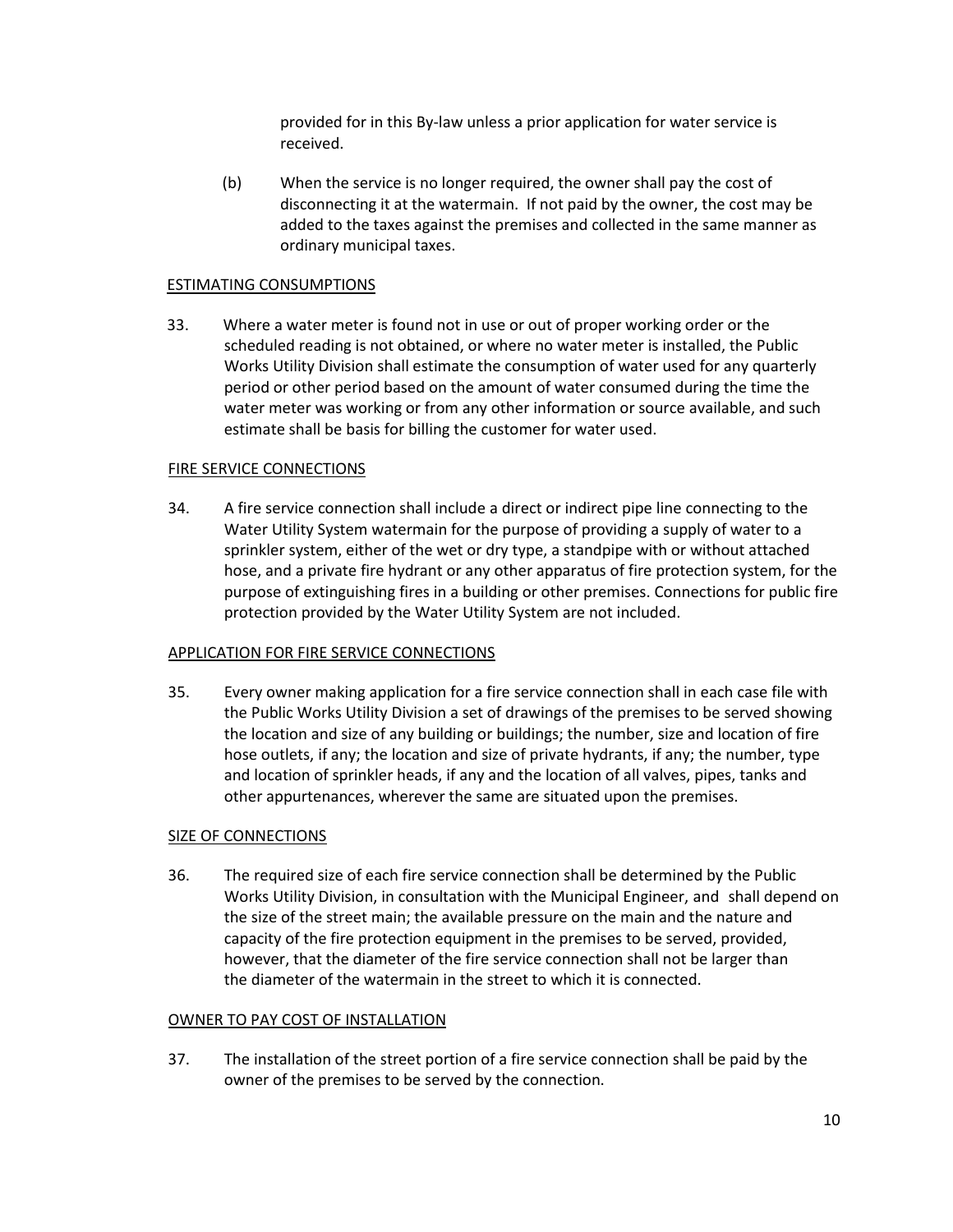### REGULATIONS GOVERNING USE OF FIRE SERVICES

- 38. (a) No water shall be drawn from the fire service pipes for any purpose whatsoever except for extinguishing fire or for testing of the system by the Water Utility System or by any authorized person, except as provided for in section 21 herein.
	- (b) No connection shall be made between the fire protection system and any other water system in the premises served thereby other than any of those approved under section 21 of this By-law.
	- (c) A valve on a hose outlet, drain cock or any other appurtenance shall be of such type that it may be sealed by the Public Works Utility Division, and whenever any such valve is opened, the customer shall immediately notify the Public Works Utility Division so that the same may be resealed. Any person opening or authorizing the opening of any such valve who fails to notify the Public Works Utility Division within six (6) hours of any such opening shall be guilty of a breach of this By-law.
	- (d) A closed sprinkler system, both wet or dry, shall be supplied by a separate line direct from the watermain in the street, or by a single combined Fire Stand pipe and Sprinkler service line. The Domestic supply must be provided by a separate direct line from the watermain in the street.

Where a sprinkler system containing less than nine (9) sprinkler heads is installed to protect against special hazard(s) in an otherwise unsprinklered building, such system may be connected to the regular metered water supply, providing that the water supply is adequate to supply the number of sprinklers.

(e) A fire standpipe may be supplied by a separate line direct from the watermain in the street or by a single combined Fire and Domestic service line. In the latter case, the fire standpipe connection shall be made on the watermain side of the water meter. Every fire standpipe service shall be provided at the expense of the owner and shall have an approved detector check valve complete with a detector water meter and check valve on the detector water meter line.

# MAINTENANCE OF FIRE SERVICES

- 39. The owner of premises served by a fire service connection shall be responsible for, the cost, as follows:
	- (a) Repairing, renewing, supporting and making structural alterations in or removing any such fire service pipe, regardless of the reason for which such work may be deemed by the Public Works Utility Division to be necessary; and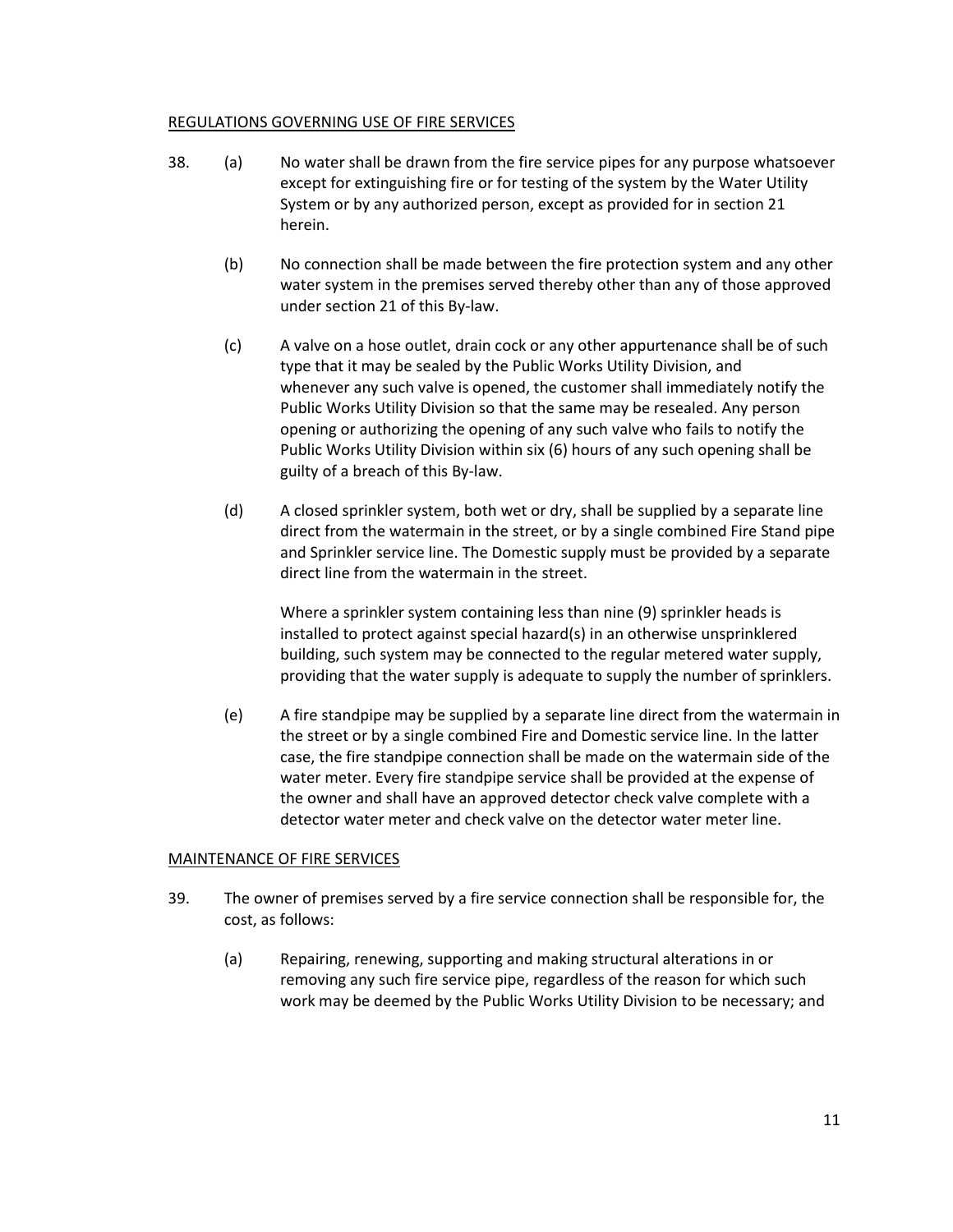(b) Making good, to the satisfaction of the Public Works Utility Division, any subsidence in or damage to any street resulting from the performing of any work specified in paragraph (a), or from water leakage from such fire service.

# NOT RESPONSIBLE FOR FAILURE OF SERVICE

40. The Public Works Utility Division shall not be liable for loss or damage by reason of low pressure or interruption or failure of service in any fire service connection for any cause, and the Public Works Utility Division may, at any time, discontinue the supply of water without any notice to the owner of any premises served by any fire service connection or fire protection system.

# UNAUTHORIZED USE OF HYDRANTS PROHIBITED

41. The use of fire hydrants other than by the Municipal Fire Department for fire fighting and Public Works Utility Division employees for testing and maintenance purposes is prohibited except as provided in section 42.

# USE OF HYDRANTS BY PUBLIC AUTHORITIES

42. Subject to supplementary regulations and charges approved by the Municipal Council, fire hydrants may be used by other Municipal Departments for furnishing water for street sprinkling or flushing, flushing sewers, street repairs, flooding rinks, watering boulevards or for any other purposes approved by the Public Works Utility Division.

# USE OF HYDRANTS IN COLD WEATHER

43. Every person authorized to use fire hydrants between the First day of November of any year and the Thirtieth day of April of the year next following shall notify the Public Works Utility Division immediately of such use so that every hydrant so used may be inspected, pumped dry, repacked and serviced.

# RELOCATION OF FIRE HYDRANTS

- 44. (a) Where an existing hydrant interferes with a property owner's use or proposed use of his property, the hydrant may be relocated by the Public Works Utility Division at the expense of the property owner making the request.
	- (b) Where, at the request of a property owner, the grade of an existing street is altered so that an existing hydrant will not be at the proper elevation with respect to the new grade established, such hydrant shall, upon written application by such owner, be raised or lowered by the Public Works Utility Division at the expense of the said property owner.

# OBSTRUCTION OF HYDRANTS

45. Nothing shall be constructed, erected or planted which interferes or is liable to interfere with the use of a fire hydrant. Sufficient clearance shall be maintained adjacent to every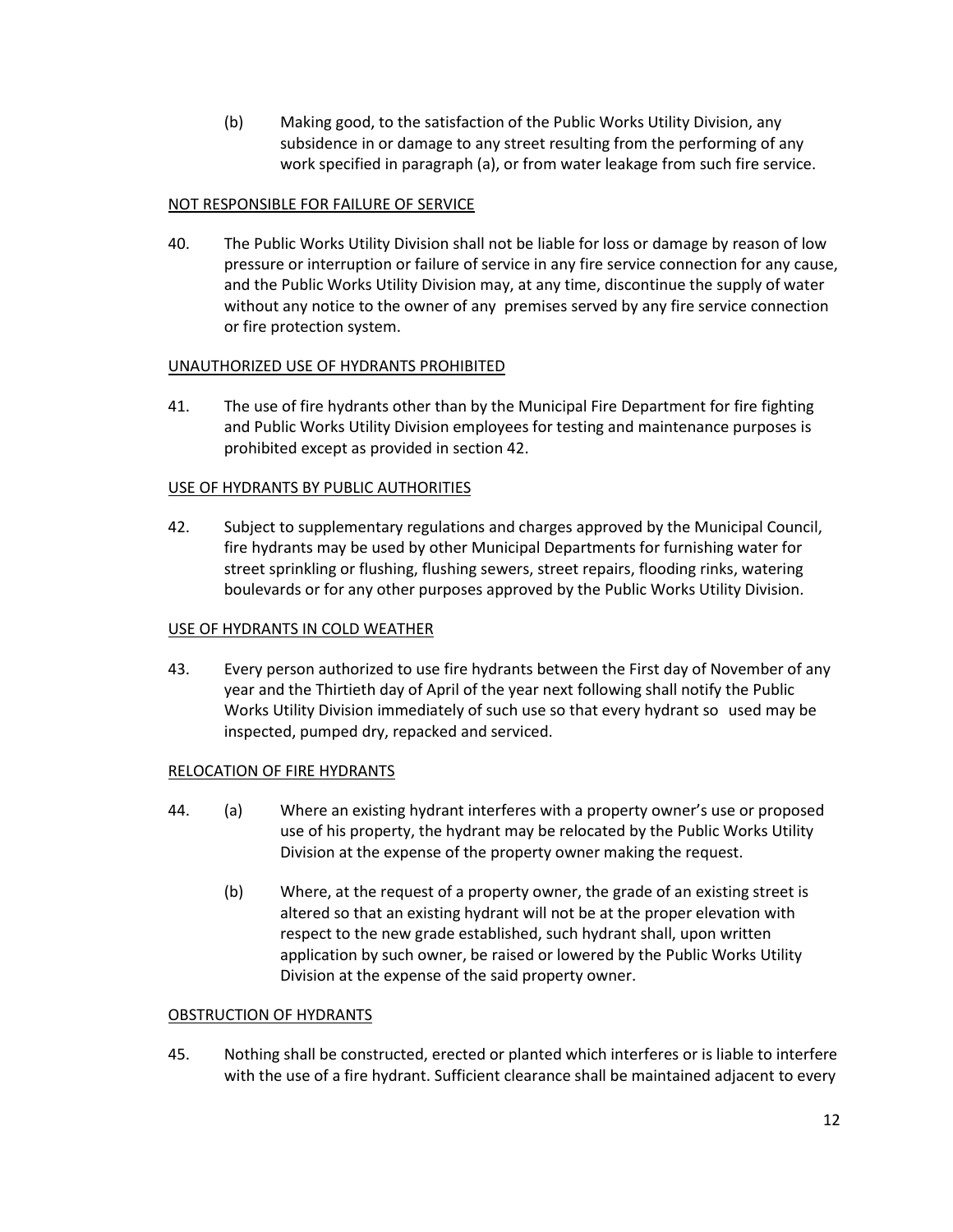hydrant to permit easy connection of hoses and complete operation of such hydrant from all directions using regular hydrant wrenches and hose spanners.

# REMEDIES FOR DEFAULT IN PAYMENT

- 46. (a) Where there is a default in payment for any rates, penalties, or services provided under this By-law, the Rural Municipality of East St. Paul may enforce payment by shutting off the supply of water or by suit at law before any court of competent jurisdiction or by distress and sale of the goods and chattels of the occupant of the property in which such water or service is consumed or used, or of any goods and chattels in the occupant's possessions wherever they be found within the Municipality, such distress and sale to be levied and made in the same matter, so far as may be, as a distress and sale by law on a tenant for rent, and to provided that all such rates and penalties until paid shall be a lien on such property, and that in the case of rates, penalties and charges for water supplied or services rendered in connection with the Water Utility System, the same may be added to the taxes on such property and collected in the same matter as ordinary municipal taxes.
	- (b) Where the supply of water has been turned off to enforce payment as outlined in clause 46 (a), the Public Works Utility Division may charge a turn-on fee as listed in the RM of East St. Paul Fee Schedule.

# **PROHIBITIONS**

- 47. (a) No person shall lay or cause to be laid any pipe or main to communicate with any pipe or main of the Municipal Water Utility or in any way obtain or use any water thereof, without consent of the Municipality.
	- (b) No person shall:
		- (i) willfully or maliciously hinder or interrupt, or cause or procure to be hindered or interrupted, the Municipality or its servants, agents, contractors or workmen, or any of them, in the exercise of the powers and authorities granted herein as to water works, plant, or equipment or water supply; or
		- (ii) willfully or maliciously let off or discharge any water so that it runs waste or useless out of the Municipal Water Utility System; or
		- (iii) throw or deposit any injurious, noisome, or offensive matter into the water or the Municipal Water Utility or upon the ice, or in any way fouls them or commits any wilful damage or injury to the Municipal Water Utility or water, or encourages any of those things to be done.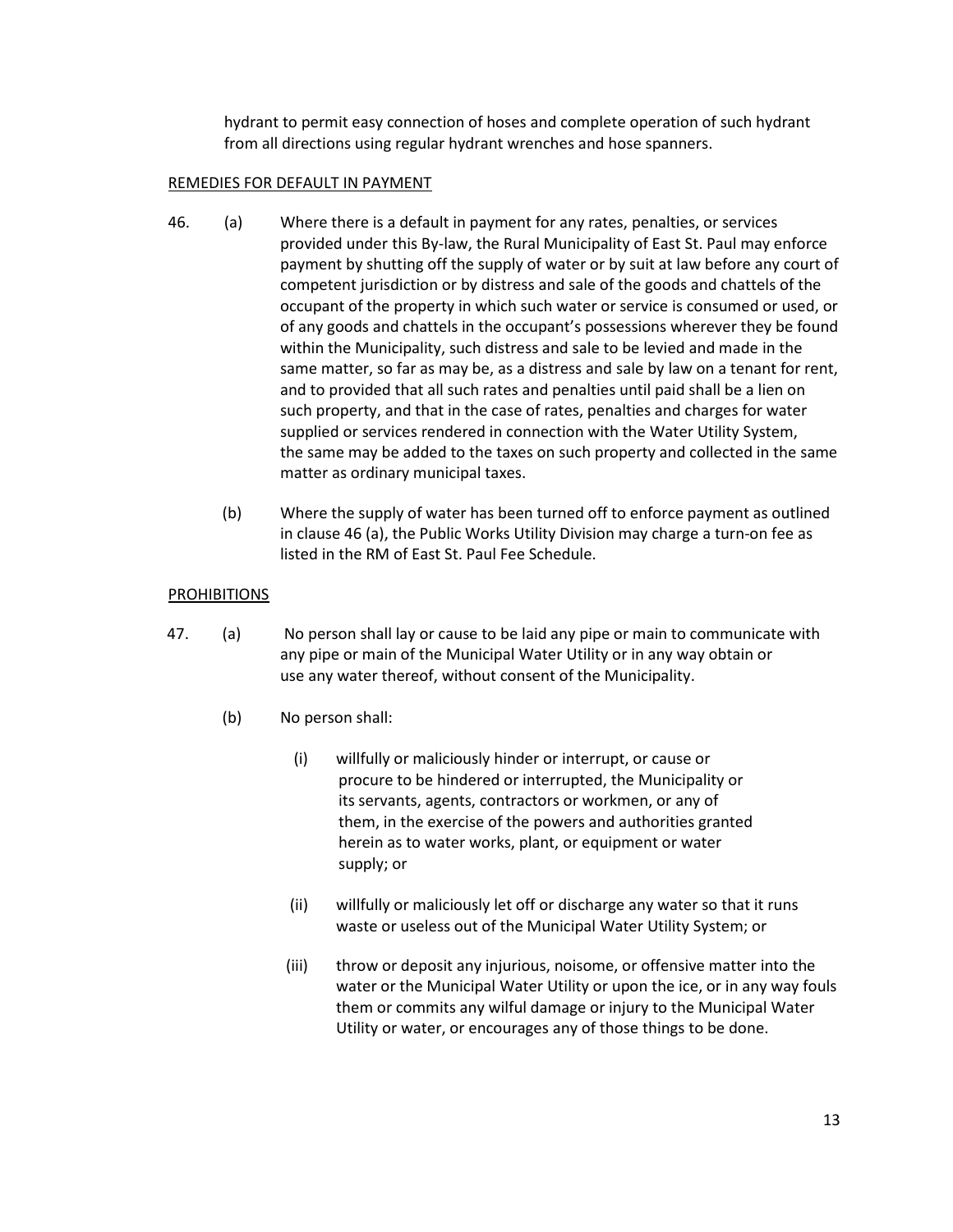### POLLUTION OF WATER SUPPLY

- 48. No person shall:
	- (a) Bath or wash, or cleanse any cloth, wool, leather, skin, or animal, or place any nuisance or offensive thing, in any well, reservoir, lake, river, pond, source, or fountain from which the water is obtained; or
	- (b) Convey, cast, throw, or put, any filth, dirt, dead carcasses, or other noisome or offensive thing in any of the waters mentioned in clause (a) and within the distance therein mentioned from the source of supply; or
	- (c) Cause, permit, or suffer, the water of any sink, sewer, or drain to run or to be conveyed into any of the waters mentioned in clause (a); or
	- (d) Cause any other thing to be done whereby the waters mentioned in clause (a) may in anyway be tainted or fouled.

# **ENFORCEMENT**

- 50. (a) A By-law Enforcement Officer appointed under the Municipality's Enforcement By-law is authorized to enforce this By-law.
	- (b) The By-law Enforcement Officer has all powers, duties, discretion and functions of a designated officer set out in the Act and of a By-law Enforcement Officer under the Municipality's Enforcement By-law in administering and enforcing this By-law.

#### **OFFENCE**

- 51. THAT any person who violates, contravenes, or disobeys or refuses, omits, neglects, or fails to observe, obey or comply with any provision of this By-law is guilty of an offence and liable, on summary conviction, to a fine of not less than \$100.00 or more than \$1,000.00 or, in default, to imprisonment for a period not exceeding thirty (30) days and to the imposition of a penalty in the amount of the Municipality's enforcement costs associated with the conduct that gave rise to the offence.
- 52. That By-law No. 96-20, 96-43, 99-11, 2003-09 AND 2003-19 be hereby rescinded.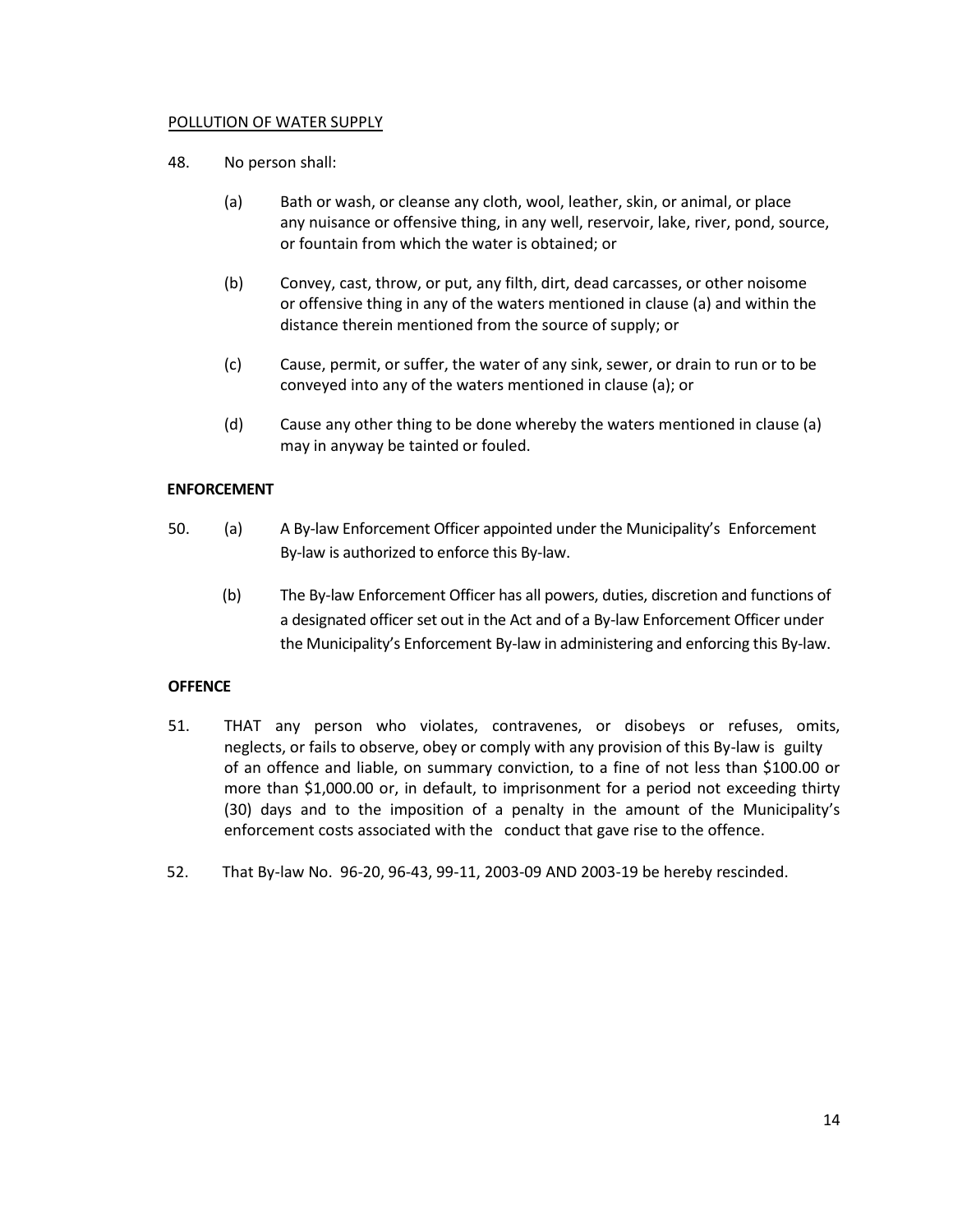DONE AND PASSED by the Council of the Rural Municipality of East St. Paul, in Council duly assembled at East St. Paul, in Manitoba, this  $16^{\text{th}}$  day of December, A.D., 2009

Mayor

Chief Administrative Officer

\_\_\_\_\_\_\_\_\_\_\_\_\_\_\_\_\_\_\_\_\_\_\_\_\_\_\_\_\_\_\_\_\_\_

\_\_\_\_\_\_\_\_\_\_\_\_\_\_\_\_\_\_\_\_\_\_\_\_\_\_\_\_\_\_\_\_\_\_

Read a first time this 18<sup>th</sup> day of November, A.D. 2009.

Read a second time this  $16^{th}$  day of December, A.D. 2009.

Read a third time this 16<sup>th</sup> day of December, A.D. 2009.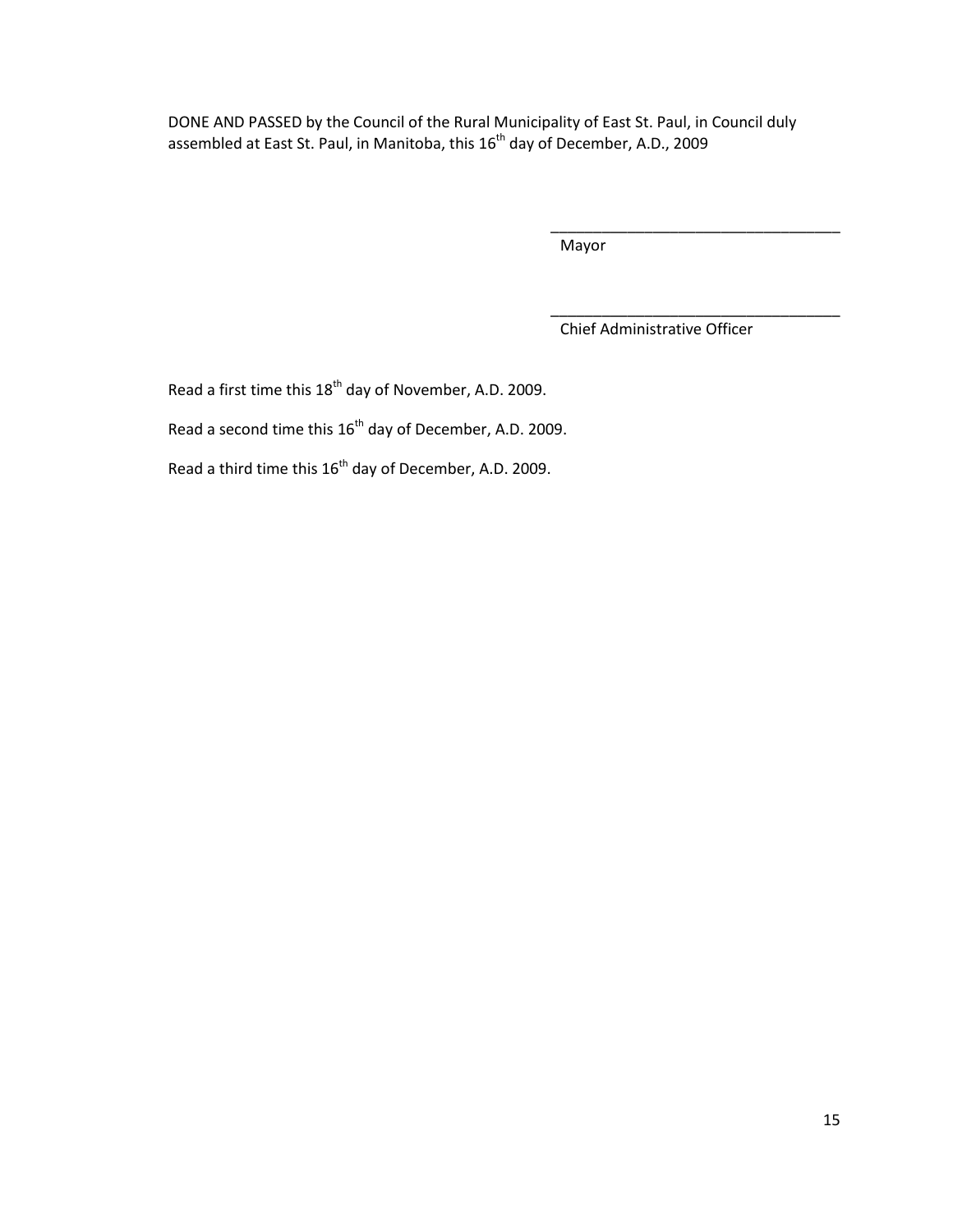

**R.M. of East St. Paul** Public Works Dept. **Telephone:** 668-8112 2025 Camsell Avenue Fax: 667-8312 East St. Paul Manitoba R2E 1A7 Email address: [publicworks.department@eaststpaul.com](mailto:publicworks.department@eaststpaul.com)

### Application for Permit

Date:

#### I HEREBY APPLY FOR THE FOLLOWING PERMIT:

| <b>Address:</b>                                     |          | Roll#                 |                                  |
|-----------------------------------------------------|----------|-----------------------|----------------------------------|
| Contractor:                                         |          |                       |                                  |
| <b>Address:</b>                                     | Ph. #:   |                       |                                  |
| <b>Permit Fee</b>                                   |          | <b>Account Number</b> |                                  |
|                                                     | Quantity |                       | Fee                              |
| The fee for new water services shall be as follows: |          |                       |                                  |
| Single Domestic Service                             |          | 33315-77-0000-000     | As per resolution (fee schedule) |
| Combined Domestic Fire Service, Industrial, etc.    |          | 33315-77-0000-000     | As per resolution (fee schedule) |
| Sprinkler Service                                   |          | 33315-77-0000-000     | As per resolution (fee schedule) |
| <b>Inspection Fee</b>                               |          | 32577-77-0000-000     | As per resolution (fee schedule) |
| Water Meter Fee                                     |          | 33315-77-0000-000     | As per resolution (fee schedule) |
| Radio Frequency Box                                 |          | 33150-77-0000-000     | As per resolution (fee schedule) |
| <b>Total Fees</b>                                   |          |                       |                                  |

I undertake to observe and perform the provisions of all Government or Provincial statutes or regulations, all by-laws and regulations of The Rural Municipality of East St. Paul, and all specifications or instructions issued by the duly authorized officers of The Rural Municipality of East St. Paul in respect of the work incidental to the subject matter of this application and to indemnify The Rural Municipality of East St. Paul against all loss, costs, charges or damages caused by or arising out of anything done pursuant to any permit issued under this application.

#### **Permit and Receipt \_\_\_\_\_\_\_\_\_\_\_\_\_\_\_\_\_\_\_\_\_\_\_\_\_\_**

#### **Signature**

This certifies that the above named applicant is granted a permit to do the work described in and for the purpose shown in the above application, and that payment has been made for the said permit of the amount shown hereon. Each permit is granted subject to the terms of the agreement contained in the said application and subject to the provisions of the bylaws of The Rural Municipality of East St. Paul or any statute or regulation of the Government of Canada or the Province of Manitoba.

This permit shall expire if active work is not commenced and reasonably continued within 30 days from the date hereof.